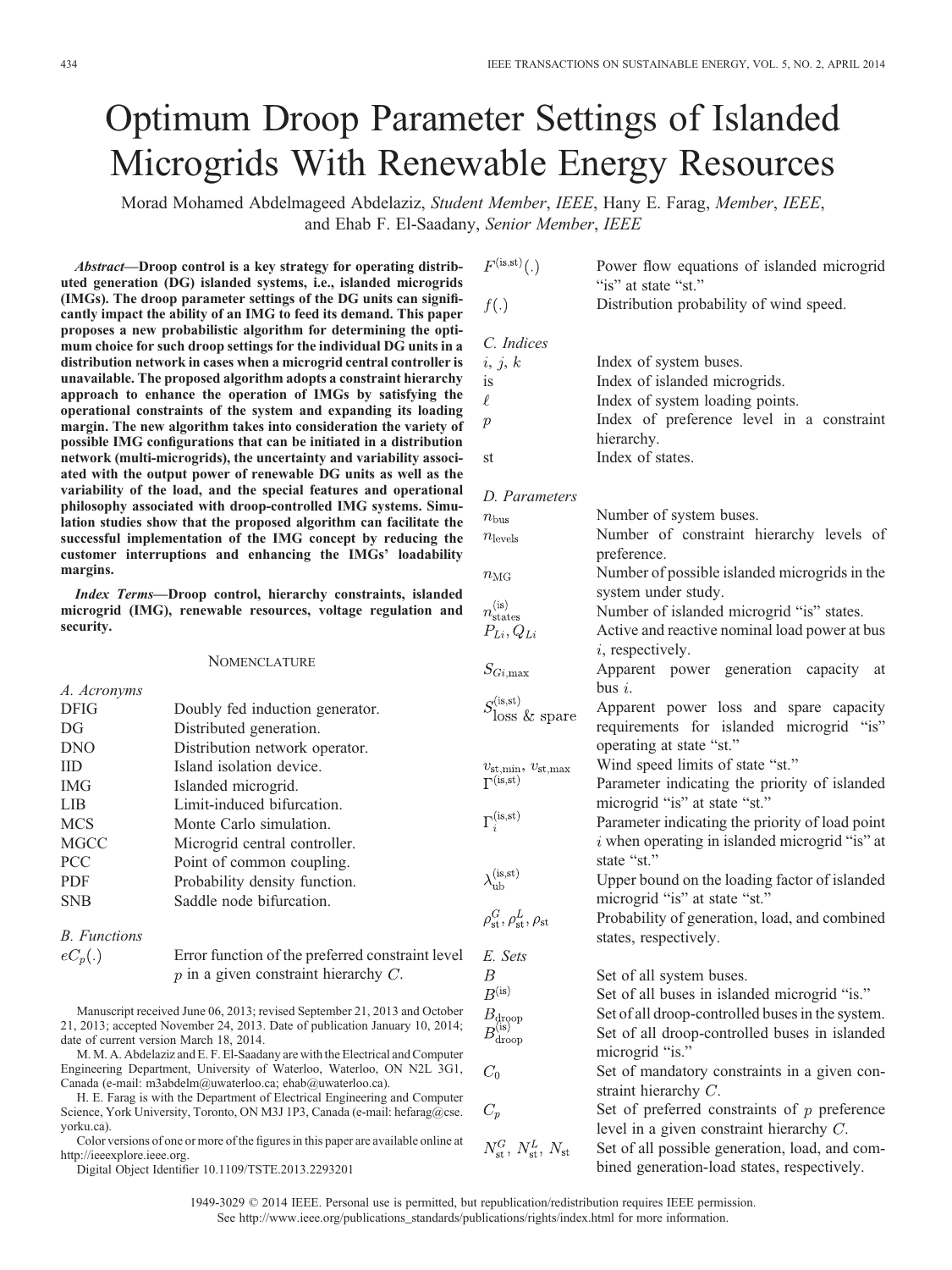| $Z_0$                                     | Set of all admissible solutions to a constraint<br>hierarchy. |
|-------------------------------------------|---------------------------------------------------------------|
| $Z_p$                                     | Set of all constraint hierarchy solutions that                |
|                                           | satisfy constraints up to and including level $p$ .           |
| F. Variables                              |                                                               |
| $h^{(is, st)}$                            | Vector of state variables of islanded microgrid               |
|                                           | "is," operating at state "st" including system                |
|                                           | frequency, voltage magnitudes, and angles.                    |
| $I^{(\rm is, st)}_{ik}$                   | Magnitude of the current flowing in the line                  |
|                                           | between the buses $i$ and $k$ when operating in               |
|                                           | islanded microgrid "is" at state "st."                        |
| $m_{pi}, n_{qi}$                          | Active and reactive power static-droop gains                  |
|                                           | for droop-controlled DG unit at bus $i$ ,                     |
|                                           | respectively.                                                 |
| $P_{Gi}$ , $Q_{Gi}$                       | Generated active and reactive power at bus $i$ ,              |
|                                           | respectively.                                                 |
| $P_{Gi,\text{max}}$                       | Active and reactive power generation capaci-                  |
| $Q_{Gi,{\rm max}}$                        | ties at bus $i$ , respectively.                               |
| $ V_i ^*, \omega_i^*$                     | No-load output voltage magnitude and fre-                     |
|                                           | quency of droop-controlled DG unit at bus                     |
|                                           | $i$ , respectively.                                           |
| $ V_i , \delta_i$                         | Voltage magnitude and angle at bus $i$ ,                      |
|                                           | respectively.                                                 |
| $\Delta V_i^{(\mathrm{is}, \mathrm{st})}$ | Binary variable indicating the voltage regula-                |
|                                           | tion status of load point $i$ when operating in               |
|                                           | islanded microgrid "is" at state "st."                        |
| $\boldsymbol{x}$                          | Unknown droop setting variables for<br>all                    |
|                                           | droop-controlled DG units in the system.                      |
| $x_i$                                     | Unknown droop setting variables for the                       |
|                                           | droop-controlled DG unit at bus $j$ .                         |
| $ Y_{ik} , \theta_{ik}$                   | Frequency-dependent Y-bus admittance mag-                     |
|                                           | nitude and angle, respectively.                               |

Solution of constraint hierarchy.  $\overline{z}$ Steady-state frequency of droop-controlled  $\omega$ DG units output voltages.  $\lambda^{(is,st,\ell)}$ Loading factor of islanded microgrid "is" at state "st" for loading point  $\ell$ .

### I. INTRODUCTION

**D** RIVEN by the urgent need to develop cleaner and more efficient, reliable, resilient, and responsive power grids, the energy sector is currently moving toward an era of smart grids [1]. The main pillar of a smart grid setup is the evolution from a vertically integrated electric power network to a decentralized one that enables interactions among customers, network operators, and power producers. In response to smart grid initiatives, the distribution systems are undergoing a major transition to active distribution systems with a high penetration of distributed and renewable energy resources [2]. Active distribution systems will be clustered into a new set of management layers based on a microgrid structure, which is considered as the building block of future active distribution systems [3], [4]. A typical microgrid configuration is formed of a cluster of loads and distributed generation (DG) units connected to a distribution network [5]–[7]. The microgrids will provide several benefits for the utilities and customers, the most important of which is the

increased reliability for microgrid customers. During upstream disturbances, the microgrids can be isolated from the main grid in order to maintain the continuity of electric power service. The majority of DG units in microgrids are interfaced through a voltage–source converter coupled with a passive output filter [8], [9]. In an islanded microgrid (IMG) operating mode, these DG units are responsible for maintaining the system voltage and frequency while sharing the load demand. The literature includes descriptions of two proposed operational schemes for controlling such DG units operating in IMGs: centralized and droop control schemes [9], [10]. Dependent on the availability of high-bandwidth communication links, a centralized control scheme is usually found to be 1) impractical and costly because it requires the distribution of high-bandwidth dynamic sharing signals among the DG units that form the IMG and 2) unreliable due to the single point of failure associated with the use of a centralized control approach. These limitations can be overcome through a decentralized droop control scheme that depends on locally measured signals without high-bandwidth communication links for achieving appropriate sharing of the load demand while still controlling the voltage and frequency of the IMG.

In IMGs, droop-controlled DG units are controlled so that they mimic the droop characteristics of synchronous generators operating in parallel. The settings of the droop characteristics for the individual DG units thus affect their steady-state active and reactive power generation. Conventionally, the droop characteristics are designed so that the DG units forming the IMG share the load demand in proportion to their rated capacity [11]. Generally, such conventional droop settings are capable of providing nearly exact active power sharing among DG units in IMGs. Nonetheless, these settings might not satisfy other system operational requirements, where the reactive power sharing between the DG units is inexact and dependent on the system parameters; i.e., mismatches in the power line impedances can lead to high levels of circulating reactive power. Also, conventional droop settings can ensure voltage regulation at the DG units' points of common coupling (PCCs); however, a voltage violation might occur at some load points due to voltage drops along the feeders, and previous work [12] has shown that the voltage and reactive power constraintshavea significantimpact onthe successful operation of IMGs. A final factor is that the conventional droop settings fail to take into consideration the system's maximum loadability which is a key consideration in the case of IMGs because the system is fed from a group of small DG units with limited capacities.

In the literature, several researchers have proposed methods for the optimal selection of DG units' droop parameter settings in order to enhance the droop-controlled IMG operation [13]–[18]. However, these methods presuppose the existence of a microgrid central controller (MGCC) and a noncritical low-bandwidth communication infrastructure to complement the droop control scheme. In this paradigm, the optimization of the IMG operation is performed centrally by a higher level coordinated management function at the MGCC. Using periodic measurements of the IMG generation and loads, the MGCC updates the DG unit droop settings (i.e., characteristics) in order to optimally dispatch the different DG units in the IMG.

Nevertheless, the operation of IMGs without an MGCC is still a viable solution in a number of scenarios [12], the most critical